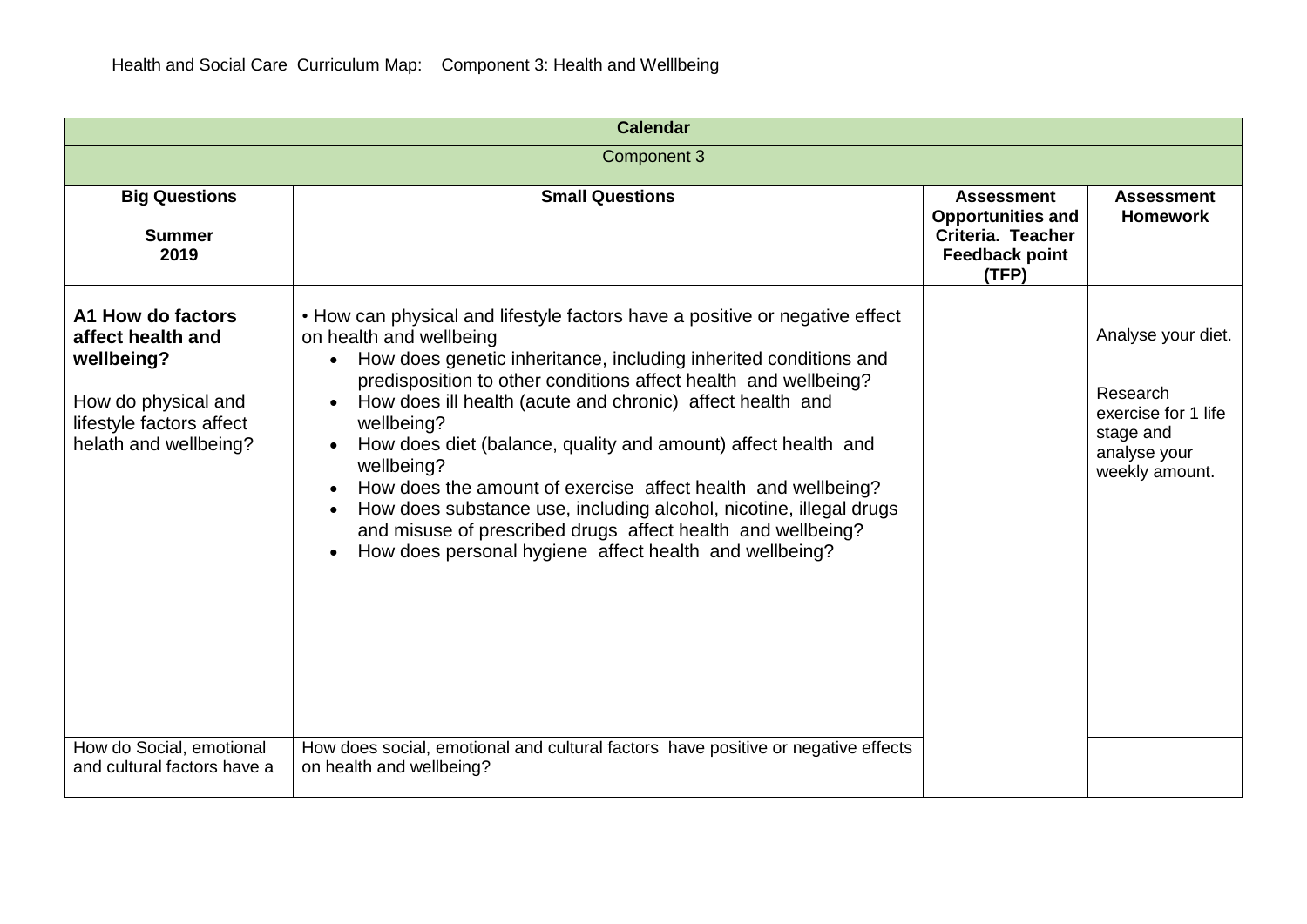| <b>B</b> Interpreting health indicators                                                            |                                                                                                                                                                                                                                                                                                                                                   |  |                               |  |
|----------------------------------------------------------------------------------------------------|---------------------------------------------------------------------------------------------------------------------------------------------------------------------------------------------------------------------------------------------------------------------------------------------------------------------------------------------------|--|-------------------------------|--|
| How doe Life events affect<br>health and wellbeing?                                                | . Whats the impact of life events relating to relationship changes and<br>changes in life circumstances?                                                                                                                                                                                                                                          |  |                               |  |
| Environmental factors<br>that can have positive or<br>negative effects on<br>health and wellbeing: | How do environmental conditions, e.g. levels of pollution, noise affect<br>health and wellbeing?<br>How does housing, e.g. conditions, location affect health and wellbeing?<br>$\bullet$                                                                                                                                                         |  |                               |  |
| Economic factors that<br>can have positive or<br>negative effects on<br>health and wellbeing:      | How do financial resources affect health and wellbeing?.                                                                                                                                                                                                                                                                                          |  |                               |  |
| positive or negative effects<br>on health and wellbeing?                                           | How would social interactions, e.g. supportive/unsupportive relationships,<br>social integration/isolation affect health and wellbeing?<br>How does stress, e.g. work-related affect health and wellbeing?<br>How does willingness to seek help or access services, e.g. influenced by<br>culture, gender, education affect health and wellbeing? |  | Economic<br>newspaper article |  |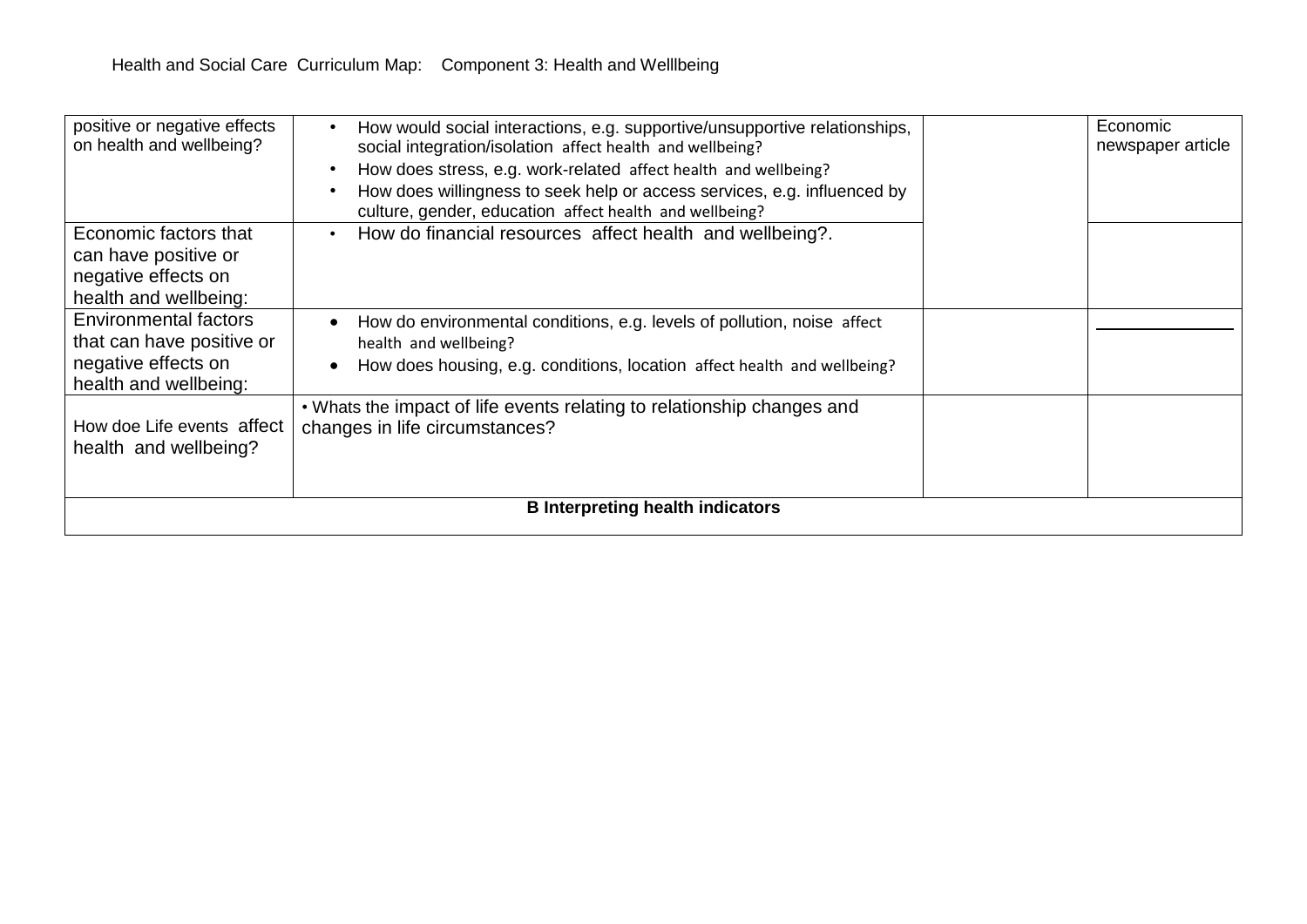| <b>B1</b>                                             | Interpret indicators that can be used to measure physiological health, interpreting data using      | P10-11 WB          |  |
|-------------------------------------------------------|-----------------------------------------------------------------------------------------------------|--------------------|--|
| How can physiological                                 | published guidance.                                                                                 |                    |  |
| indicators be used to                                 | What can Physiological indicators be used to measure health:                                        |                    |  |
| monitor health?                                       |                                                                                                     |                    |  |
| What does your pulse rate                             | pulse (resting and recovery rate after exercise)                                                    |                    |  |
| tell you about health?                                | How do I measure my pulse and what does the result show about my heath?                             |                    |  |
| What does my blood                                    | Why is pulse rate after exercise used to measure health?                                            |                    |  |
| pressure say about my                                 | blood pressure<br>$\bullet$                                                                         |                    |  |
| health?                                               | What is average, low and high blood pressure?                                                       |                    |  |
|                                                       | How do we measure blood pressure?                                                                   | P <sub>28</sub> WB |  |
|                                                       | peak flow<br>$\bullet$                                                                              |                    |  |
|                                                       | body mass index (BMI)                                                                               | <b>P38 WB</b>      |  |
|                                                       |                                                                                                     |                    |  |
|                                                       | • How can we use published guidance to interpret data relating to these physiological               | P41WB              |  |
|                                                       | indicators?                                                                                         |                    |  |
| Should we use published<br>guidelines and baseline    | . What are the potential significance of abnormal readings: risks to physical health?               |                    |  |
| assessments to interpret                              | What are the normal ranges?                                                                         |                    |  |
| health indicators?                                    | What are the advantages and disadvantages of using guidelines?                                      |                    |  |
|                                                       |                                                                                                     |                    |  |
|                                                       | Learners will interpret lifestyle data in relation to risks posed to physical health.               |                    |  |
| <b>B2 How can Lifestyle</b>                           | How do you interpretation of lifestyle data, specifically risks to physical health associated with: |                    |  |
| indicators to used?                                   | Smoking<br>$\bullet$                                                                                |                    |  |
|                                                       | alcohol consumption<br>* inactive lifestyles?                                                       |                    |  |
| Why is it important to                                | What is meant by lifestyle date?                                                                    |                    |  |
| interpret lifestyle data?                             | How can lifestyle data be used to help improve the health and wellbeing of a group of individuals?  |                    |  |
| Why interpret lifestyle data                          |                                                                                                     |                    |  |
| on smoking?                                           | Who produces data on smoking and how is it used?                                                    |                    |  |
| Why is it important to<br>interpret lifestyle data on | Who produces and uses lifestyle data on alcohol?                                                    |                    |  |
| alcohol?                                              |                                                                                                     |                    |  |
|                                                       |                                                                                                     |                    |  |
|                                                       |                                                                                                     |                    |  |